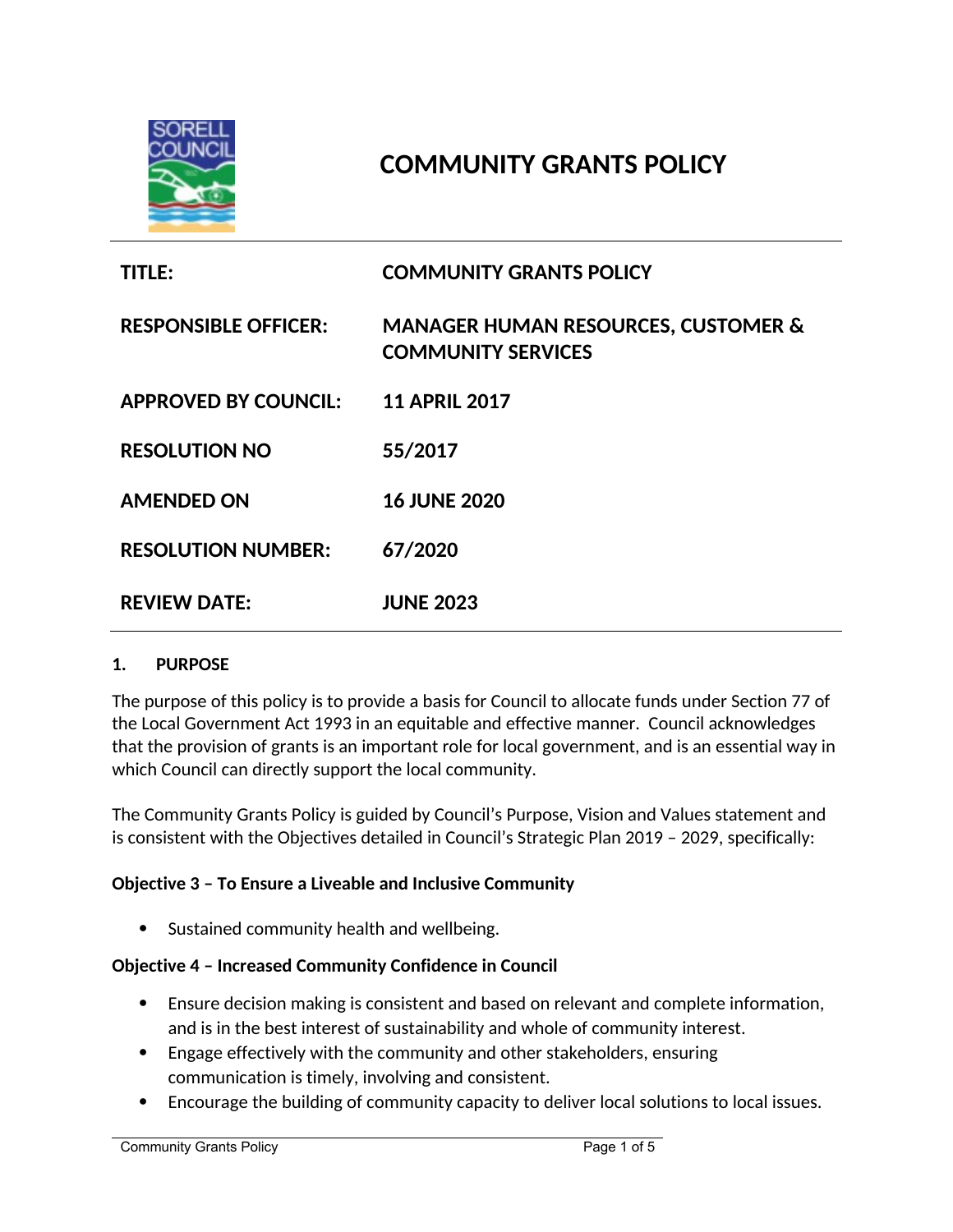It is a requirement of the Act that the details of any grant or benefit provided are included in Council's Annual Report.

# **2. SCOPE**

Council makes available the following grant programs to the community:

- Community Grants Program
- Quick Response Community Assistance Program
- Individual Achievement Program

## **3. COVERAGE**

This policy applies to Community Groups, Organisations and individuals who operate/reside within the Sorell Municipality.

# **4. POLICY**

Council's Grant Programs provide financial assistance for projects and activities that involve, engage and provide benefit to community groups and individuals within the Sorell Municipality. The Grant Programs are open throughout the year and will be awarded in line with the annual budget allocation as approved by Council.

Applications will be assessed for eligibility and merit against the criteria under the program for which they are applying.

All applications undergo a competitive assessment process and as a result, the grant will not be guaranteed.

Funds must be expended on the project as described in the successful application. Any significant changes to the project must be approved by Council.

## **5. FUNDING CATEGORIES AND PROCESS**

## **Community Grants Program**

This grant program aims to support groups for amounts of up to \$2000.00 for one off activities or projects that benefit the Sorell Municipality. These may include, but are not limited to:

- Community events and programs;
- Asset Purchase, which will enhance the functions of the group/organisation within the Sorell community; or
- Projects in the local community.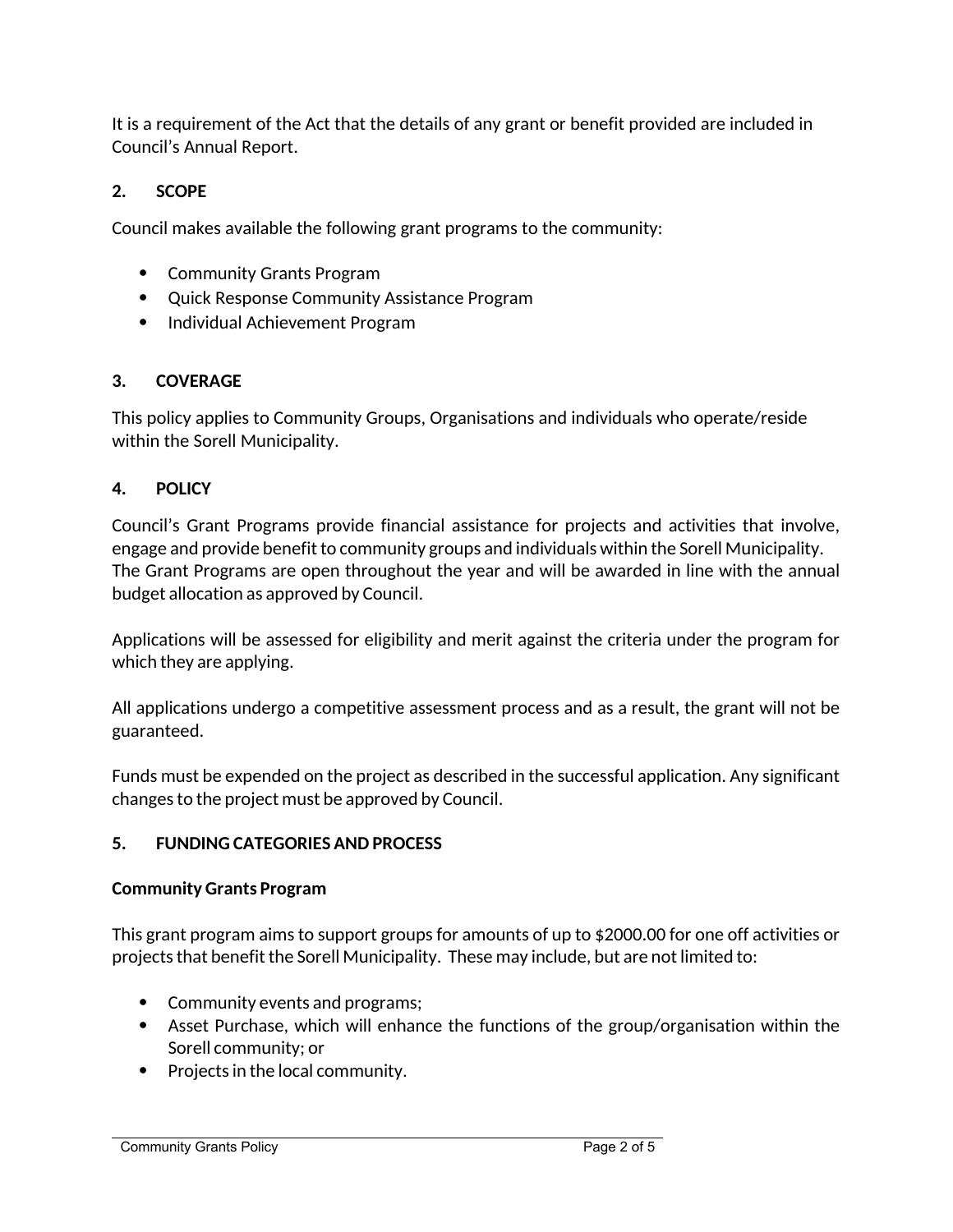Eligible groups and organisations can submit their application at any time throughout the year. Application forms are available from the Council Office, Council Website or relevant Council Officer. All applicants will be assessed against the eligibility criteria and advised of the outcome of their application within 4 - 6 weeks.

Council Officers will collate applications and provide this information to Councillors for evaluation on a monthly basis. Successful grant recipients will be notified once the report has been formally endorsed by Council.

All successful grant recipients are required to submit an acquittal report to Council no later than 30<sup>th</sup> July of the financial year following the receipt of their grant being awarded, including copies of all receipts. An acquittal form will be provided at the time of grant approval. Recipients of the Community Grants Program must have fully acquitted any previous Council grants, as grants will not be approved if there is an acquittal outstanding.

## **Quick Response Community Assistance Program**

The Quick Response Community Assistance Program supports local community development and health and wellbeing activities, through arts and culture, community participation, heritage and history, sports and recreation. This program aims to provide assistance to organisations with the costs associated with running their activities, to the maximum amount of \$500.00 per year.

Eligible groups and organisations can submit their application at any time throughout the year. Application forms are available from the Council Office, Council Website or relevant Council Officer. All applicants will be assessed against the eligibility criteria and advised of the outcome of their application within 2 - 4 weeks.

Each application will be considered by the Manager HR, Customer & Community Services or their delegate.

## **Individual Achievement Program**

Sorell Council through its Individual Achievement Program aims to encourage and celebrate individuals who have achieved outstanding results in their chosen field by providing funds to residents of the Sorell Municipality who have qualified or been selected by a peak body to represent their state or nation, to a maximum amount of \$250.00 per application.

These may include, but are not limited to:

- Environment
- Arts and Culture
- Academic excellence
- Heritage and History
- Self-funded Elite Sport Representation
- Recreation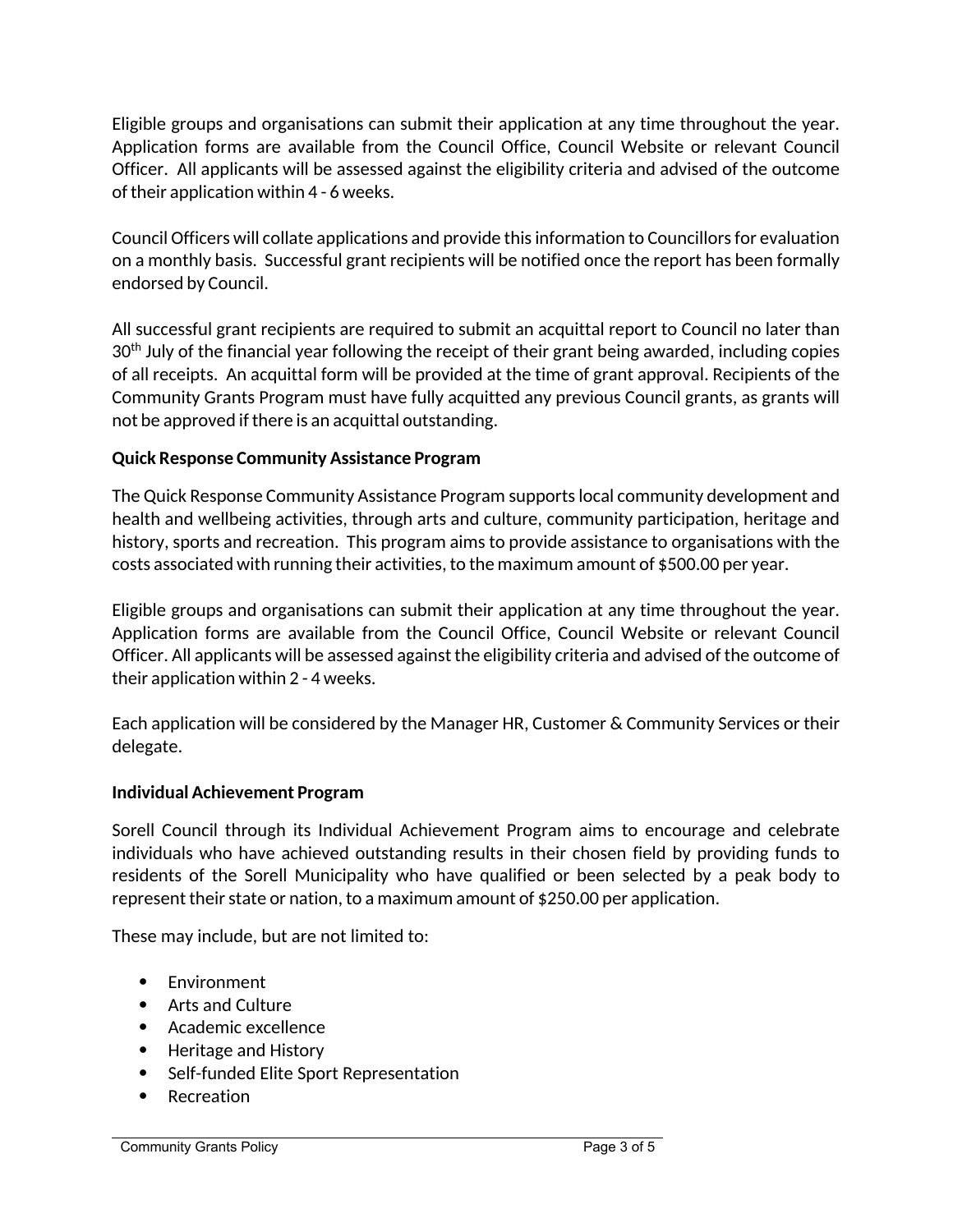Eligible individuals can submit their application at any time throughout the year. Application forms are available from the Council Office, Council Website or relevant Council Officer. All applicants will be assessed against the eligibility criteria and advised of the outcome of their application within 3 - 4 weeks.

Each application will be considered by the Manager HR, Customer & Community Services or their delegate.

## **6. ELIGIBILITY CRITERIA**

Council will provide a grant if they are satisfied that the grant will be used for a purpose that is in the interest of the Sorell Municipality and the grant recipient satisfies the following grant and eligibility criteria.

#### **Community Grants Program**

Applicants must meet the following criteria in order to have their request for financial assistance considered:

- Organisations must be not-for-profit or sponsored by an incorporated organisation (auspiced).
- Must be based in the Sorell Municipality and undertake a project in the area.
- Agree to provide Council with a report and photos of the activity / project after the event. Failure to do so may jeopardise any further requests for assistance.
- Demonstrate the benefits to the community.
- Agree to Council promoting their support on Council's website and other promotional materials.

# *There is a limit of one Community Grants Program application per financial year for groups.* **Quick Response Community Assistance Program**

Applicants must meet the following criteria in order to have their request for financial assistance considered:

- Organisations must be not-for-profit or sponsored by an incorporated organisation (auspiced).
- Must be based in the Sorell Municipality and undertake a project in the area.
- Agree to provide Council with a report and photos of the activity / project after the event. Failure to do so may jeopardise any further requests for assistance.
- Demonstrate the benefits to the community.
- Agree to Council promoting their support on Council's website and other promotional materials.